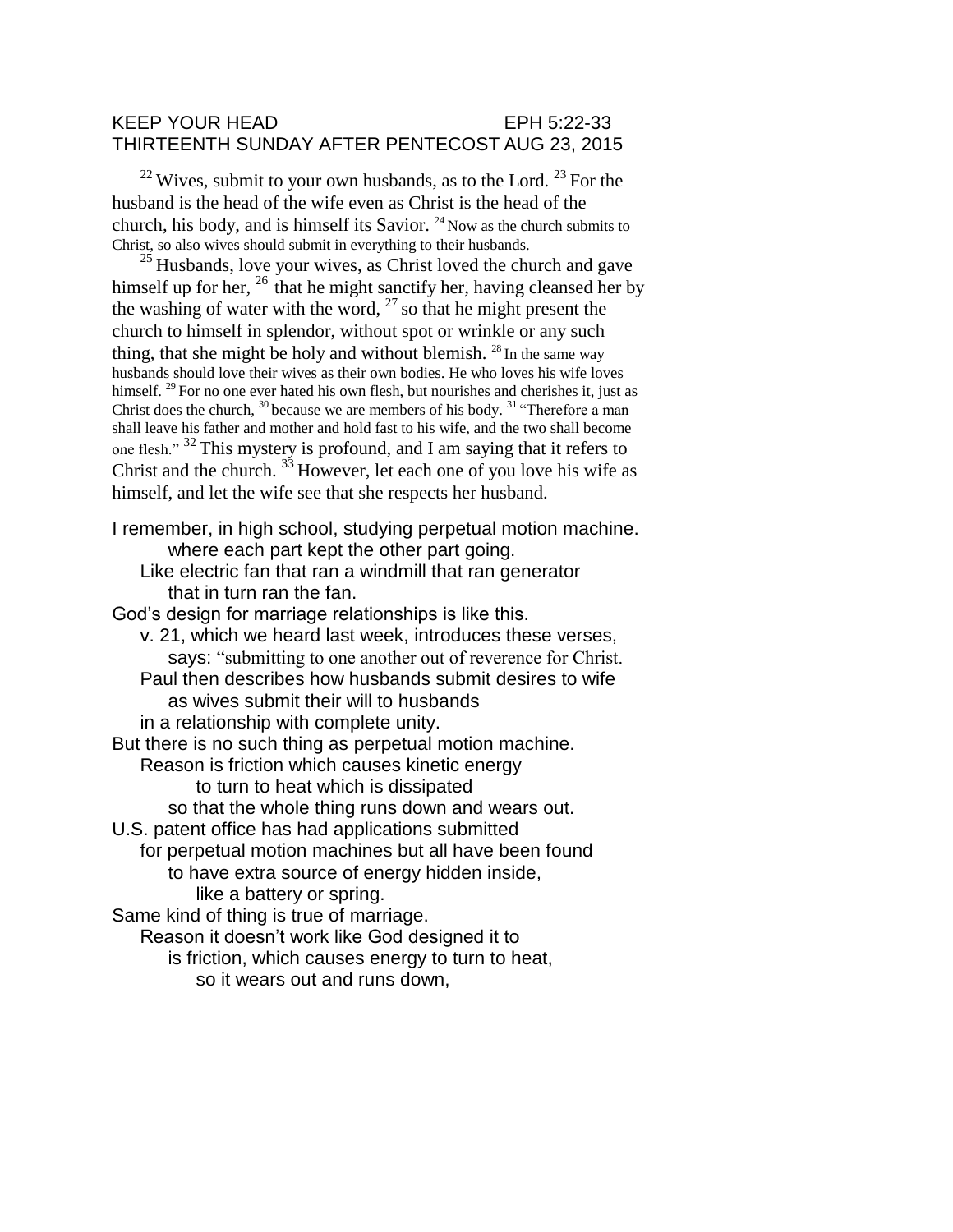unless it has a power source inside it. Source of power that keeps us going is Christ. In verses following this, Paul goes on to apply this to other relationships as well, but here he describes how…

## WIVES RECEIVE IN CONNECTION WITH CHRIST HUSBANDS GIVE IN CONNECTION WITH CHRIST ALL ARE CHANGED BY CONNECTION WITH CHRIST

## WIVES RECEIVE IN CONNECTION WITH CHRIST

 $^{22}$  Wives, submit to your own husbands, as to the Lord.  $^{23}$  For the husband is the head of the wife even as Christ is the head of the church, his body, and is himself its Savior.  $^{24}$  Now as the church submits to Christ, so also wives should submit in everything to their husbands.

First part of last week, many were using umbrellas which protected them from the rain. Some hate using them because you have to hold them up. But they only work when you hold them over you. I think that is picture of submission text talks about. Submission means putting yourself under something. This submission is voluntary, wives submit themselves. Not same as subjection which is being put under. This submission involves holding up, supporting husbands, which also involves holding them responsible for what is under them. This word is not same as "obey" but it is obvious this involves submitting to will of husband, supporting his decisions. What may not be so obvious is that this goes along with submitting to care as well. Connection between submitting to both care and will is more obvious in following verses which go on to parents and children who need to submit to parents will in order to submit to their care. It is hard to care for one who is rejecting you. Same word is used in Rom. 10:3, where Paul writes: "Submit to the righteousness of God." Submitting means being willing to receive. These verses keep referring to how we receive everything

from Christ, the head over all, who is our savior.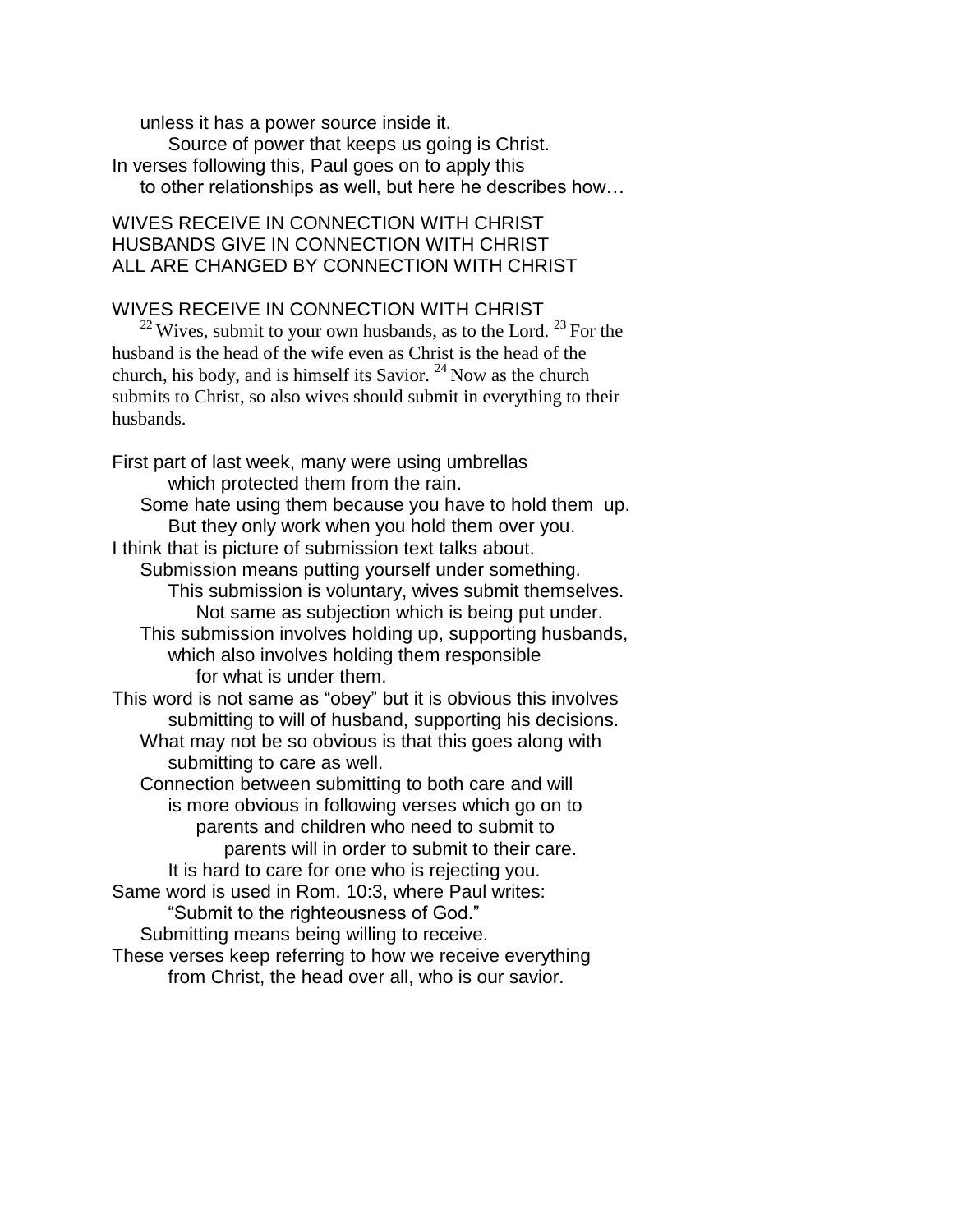This helps us understand what Paul means by head. and how wives look to husbands as subordinate

of Christ who's will and care is over both of them. Problem is, because of sinful human nature,

no one likes the role of being a dependent receiver

from anyone including Christ.

We would all rather independently provide for ourselves which includes deciding for ourselves.

But look again at phrase in v. 22: "your own husbands" Paul emphasizes tight connection, unity. He is your own.

Husbands & wives are not independent or loosely connected like one car following another or being pulled by a chain which can result in jerking, bumping and crashing.

Instead they are to be like semi-truck tractor trailer

firmly joined together, each useless without the other, but working well when each is in right position

one following other, rather than trying to go backward. One woman said, OK, husband is the head,

but head is connected to neck and the neck turns the head. Fair enough.

## HUSBANDS GIVE IN CONNECTION WITH CHRIST

 $25$  Husbands, love your wives, as Christ loved the church and gave himself up for her...

 $27$  so that he might present the church to himself in splendor, without spot or wrinkle or any such thing, that she might be holy and without blemish.  $^{28}$  In the same way husbands should love their wives as their own bodies. He who loves his wife loves himself.  $^{29}$  For no one ever hated his own flesh, but nourishes and cherishes it, just as Christ does the church,  $^{30}$  because we are members of his body.  $^{31}$  "Therefore a man shall leave his father and mother and hold fast to his wife, and the two shall become one flesh."

Again Paul emphasizes unity between husbands & wives which involves total commitment to each other.

That is what marriage means and why it is so important. This commitment is what the physical union claims.

This is important because what husbands need to do only works when there is complete & lasting unity.

If the head is part of the one body, what is it's role,

to just take care of itself at the expense of the body? no, it's role is to look out for the body.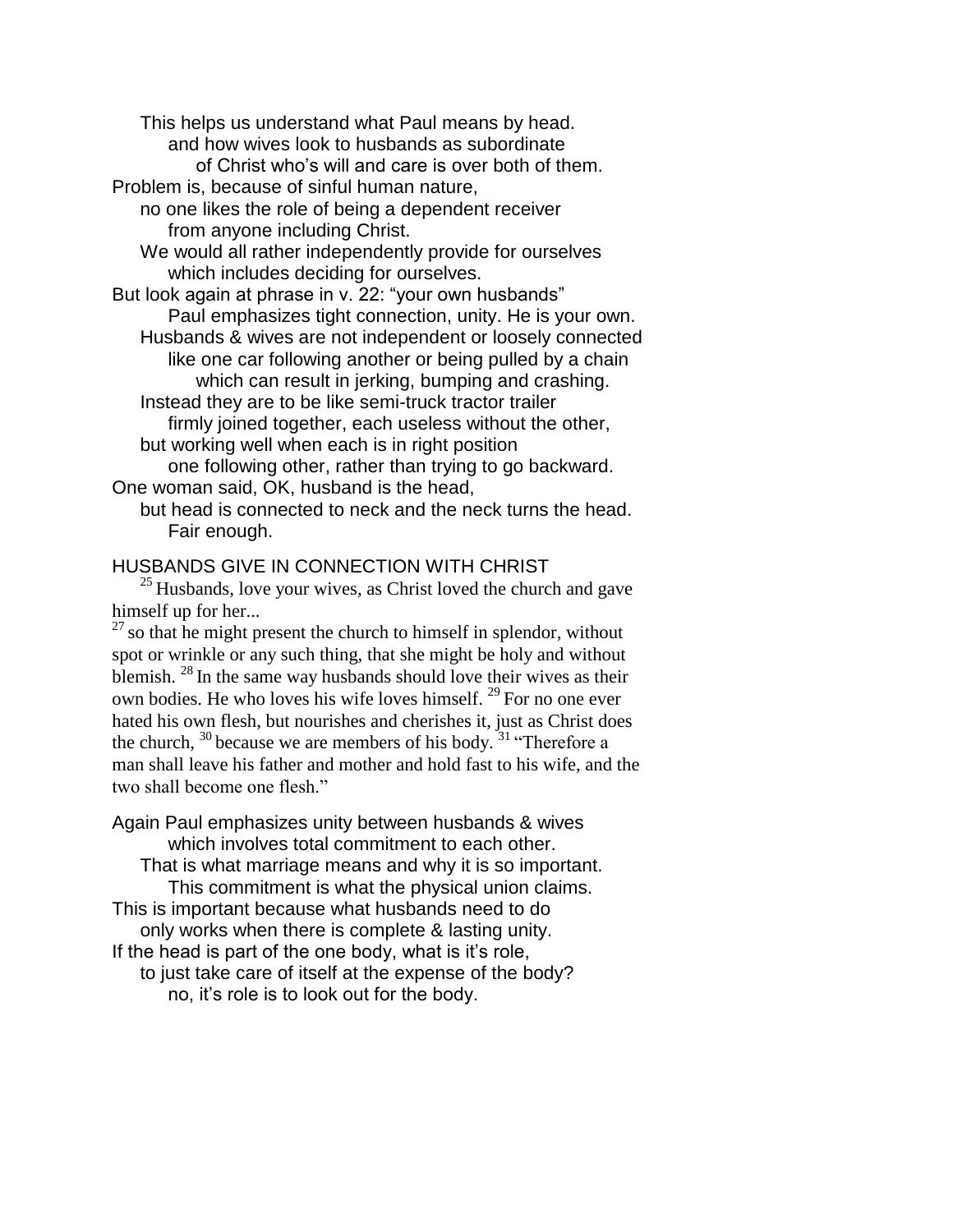Husbands, love your wives. How much? as Christ loves church, willing to give up his whole life for its sake. This kind of love means wanting what is good for the other as much or more than what is good for oneself. Can you tell someone how they must feel? No. But Paul says husbands must love their wives. You can tell he is not talking about feelings but behavior. Just do it, whether you feel like it or not. You are a head. This is a head thing, not just a heart thing. Husbands are to love their wives as their own bodies. It is natural for us to love ourselves, that is to want what is good for ourselves, even if we don't totally like ourselves - maybe I think my nose or rear end or bald spot is too big, but I still want what is good for me. That is how Christ loves us, in spite of all our flaws. But Paul implies that husbands, by their love, can actually make their wives more lovely. You know how models in magazines are made so lovely: imperfections covered up by airbrushing and photoshop . This is how Christ presents us to himself without any spot, blemish or wrinkle, not by anything we do or by our staying the way we were when he found us, but by what he does for us, by lovingly forgiving us. This is how husbands make their wives precious & attractive, by what they lovingly do for them. Like what makes us love our precious children, not what they do for us but what we have put into them. But again there is a problem, because of sinful nature, no one likes to be just a giver without guarantee of receiving. We want to take care of selves first & keep what is ours. Husbands tend to care more for their own physical desires than their wife's heart And try to lead with power rather than love. No wonder it is so hard for wives to submit & husbands to love. First because they are a poor miserable sinner, Second because their spouse is a poor miserable sinner. This is why we all need that inner source of power.

ALL ARE CHANGED BY CONNECTION WITH CHRIST Christ loved the church and gave himself up for her,  $^{26}$  that he might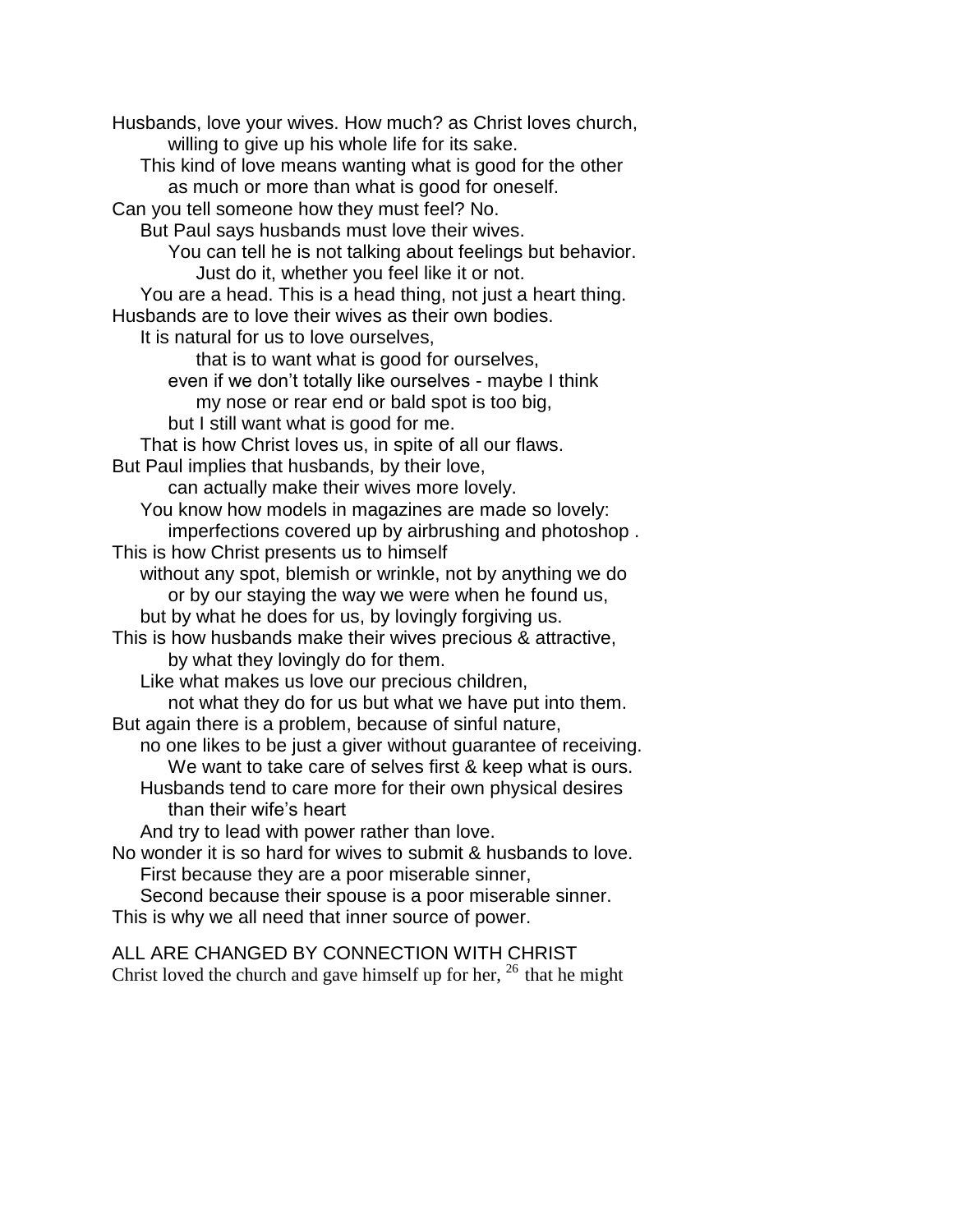sanctify her, having cleansed her by the washing of water with the word,  $^{27}$  so that he might present the church to himself in splendor, without spot or wrinkle or any such thing, that she might be holy and without blemish.

 $32$  This mystery is profound, and I am saying that it refers to Christ and the church.  $^{33}$  However, let each one of you love his wife as himself, and let the wife see that she respects her husband.

Marriage between one man and one woman, one designed by God to be a giver and other designed by God to be a receiver, perfectly united by permanent commitment, with the result of passing life on to others. is not just a picture of Christ relationship with church but is also a result of Christ's relationship with church. We are able to fulfill our roles in marriage and in the rest of our relationships in life only when we are willing to submissively receive what he himself choses to give us. and when we are willing to freely give to others what he first and constantly lovingly gives us. We are able to do what God calls us to do only because he himself has done it for us. Jesus, the Lord of all and head over all things. showed what he meant when he said the greatest is not the one who lords it over others but is willing to be the greatest servant of others. He willingly submitted himself to doing all God's will by keeping the whole law in our place and lovingly sacrificed for us his whole life in order to protect us from punishment we deserve and rescue us from sin and death. Now he generously gives us his perfect holiness, pouring it out on us in Holy Baptism, which brings us into his church, uniting us with him in one body, where he, our head, acts in and through us. He does this, not just by washing with water on the outside but by his word, which by its connection with that water washes us clean on the inside which makes us pure and full of splendor before God like beautiful bride.